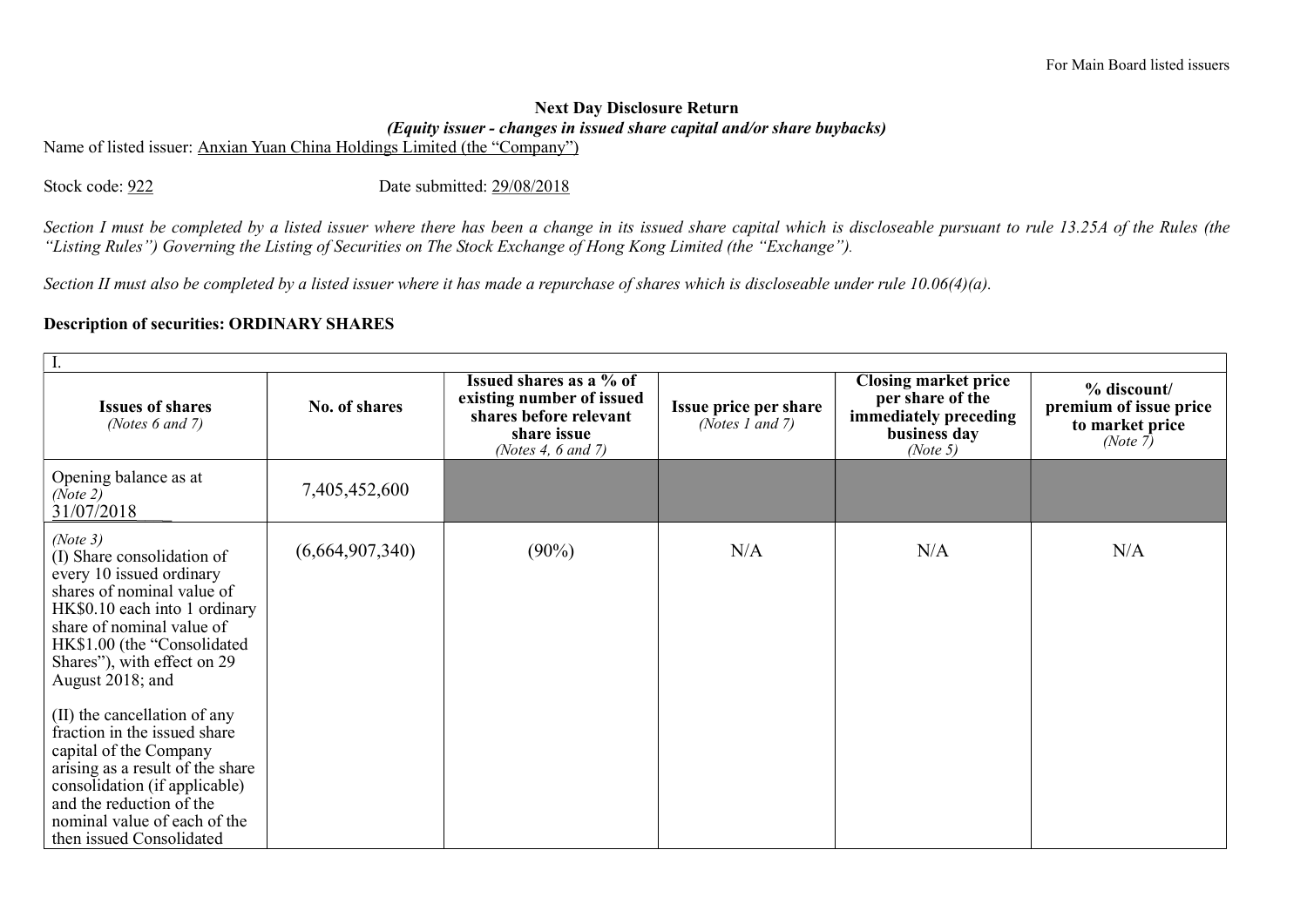| Shares from HK\$1.00 to<br>HK\$0.10 by cancelling the<br>paid-up capital to the extent<br>of $HK\$ $0.90$ on each of the<br>then issued Consolidated<br>Shares, with effect on 29<br>August 2018.<br>(details as set out in the |             |     |  |  |
|---------------------------------------------------------------------------------------------------------------------------------------------------------------------------------------------------------------------------------|-------------|-----|--|--|
| Company's circular dated 27<br>July 2018)                                                                                                                                                                                       |             |     |  |  |
| Share repurchases                                                                                                                                                                                                               | N/A         | N/A |  |  |
| Closing balance as at<br>(Note 8)<br>29/08/2018                                                                                                                                                                                 | 740,545,260 |     |  |  |

Notes to Section I:

- 1. Where shares have been issued at more than one issue price per share, a weighted average issue price per share should be given.
- 2. Please insert the closing balance date of the last Next Day Disclosure Return published pursuant to rule 13.25A or Monthly Return pursuant to rule 13.25B, whichever is the later.
- 3. Please set out all changes in issued share capital requiring disclosure pursuant to rule 13.25A together with the relevant dates of issue. Each category will need to be disclosed individually with sufficient information to enable the user to identify the relevant category in the listed issuer's Monthly Return. For example, multiple issues of shares as a result of multiple exercises of share options under the same share option scheme or of multiple conversions under the same convertible note must be aggregated and disclosed as one category. However, if the issues resulted from exercises of share options under 2 share option schemes or conversions of 2 convertible notes, these must be disclosed as 2 separate categories.
- 4. The percentage change in the number of issued shares of listed issuer is to be calculated by reference to the listed issuer's total number of shares in issue (excluding for such purpose any shares repurchased or redeemed but not yet cancelled) as it was immediately before the earliest relevant event which has not been disclosed in a Monthly Return or Next Day Disclosure Return.
- 5. Where trading in the shares of the listed issuer has been suspended, "closing market price per share of the immediately preceding business day" should be construed as "closing market price per share of the business day on which the shares were last traded".
- 6. In the context of a repurchase of shares:
	- "issues of shares" should be construed as "repurchases of shares"; and
	- "issued shares as a % of existing number of shares before relevant share issue" should be construed as "repurchased shares as a % of existing number of shares before relevant share repurchase".
- 7. In the context of a redemption of shares: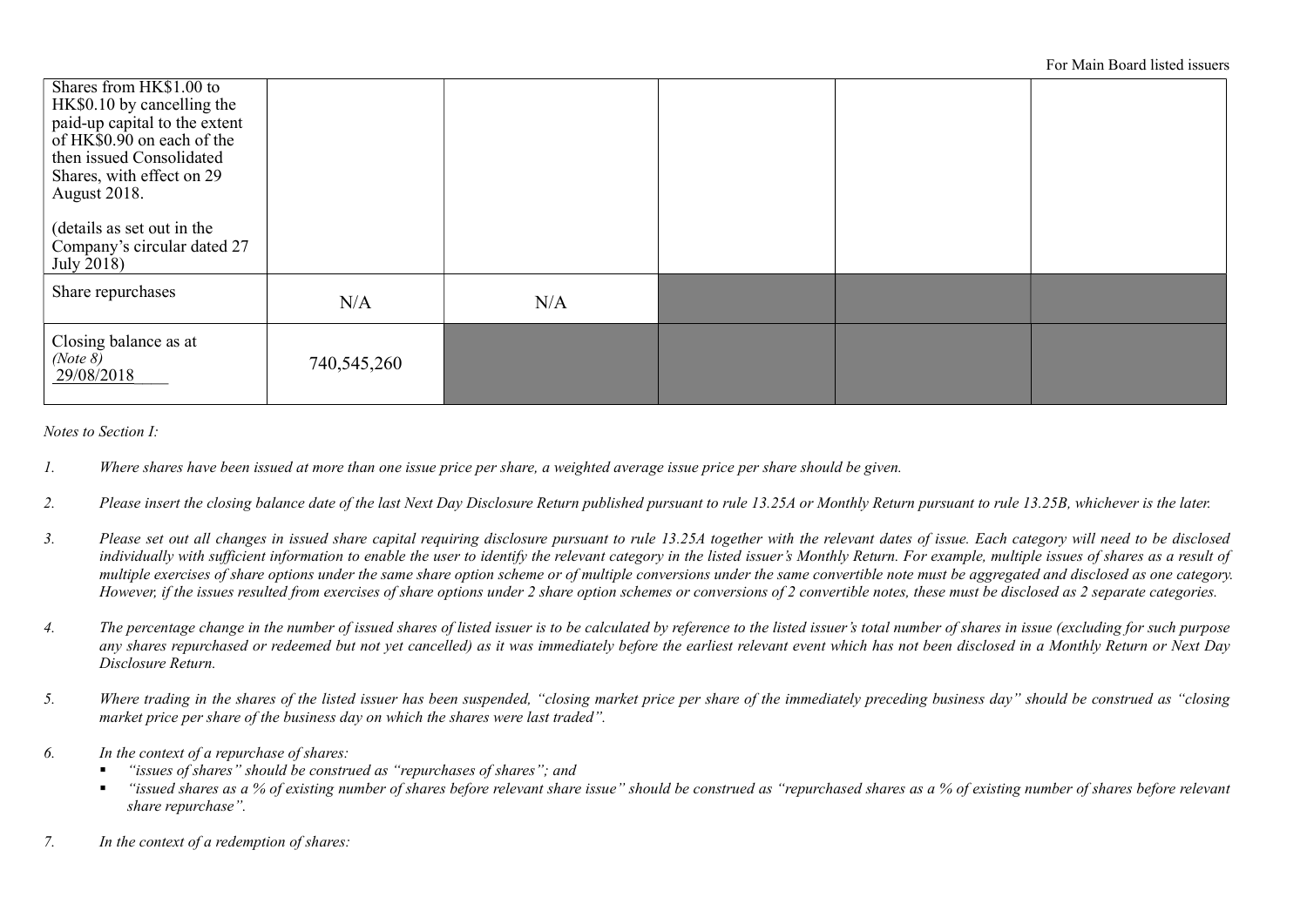- "issues of shares" should be construed as "redemptions of shares";
- "issued shares as a % of existing number of shares before relevant share issue" should be construed as "redeemed shares as a % of existing number of shares before relevant share redemption"; and
- "issue price per share" should be construed as "redemption price per share".
- 8. The closing balance date is the date of the last relevant event being disclosed.